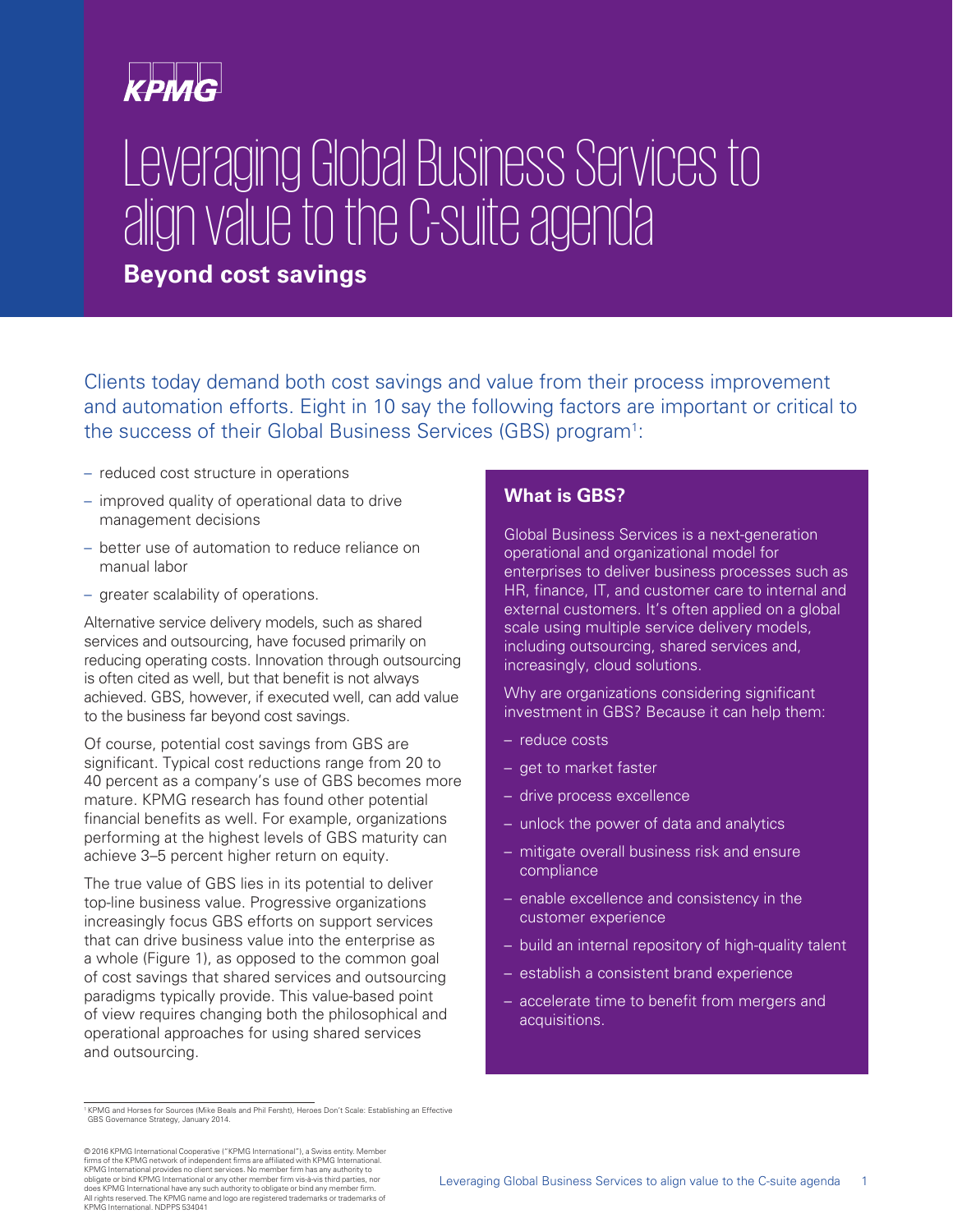### How GBS addresses C-suite priorities

#### **Figure 1**



#### **Value Focus**

"I want end-to-end process optimization."

"I want business agility.

"I want seamless integration.

"I want to tackle emerging markets."

"I want access to talent and flexible service delivery teams."

"I want access to good quality data."

"I want real-time, data-driven insights."

"I want to drive product innovation."

"I want a seamless brand experience.'

"I want to better address risk and regulation.

From a value perspective, GBS can:

– offer a more standardized and integrated operating structure that provides greater scope for innovation across the business

– focus on delivering high-value improvements, such as a seamless customer experience.

#### **Cost Focus**

"I want cost-effectiveness."

"I need to drive down operating costs."

From a cost viewpoint, GBS can:

- remove duplication in delivery locations
- increase flexibility to support growing businesses.

#### **Stategic Priorities**

Although reducing indirect cost still remains the primary reason companies re-evaluate their service delivery models, there has been increasing focus on value and innovation in recent years.

- Provide fast or real-time access to verified and consistent data and analytics that can enable better decision-making, as well as standard information across markets for enhanced strategic and operational decision-making and performance management
- Introduce the capability to systematically and continuously optimize processes using Lean/Six Sigma expertise
- Create a platform to support integration of acquisitions and realize up to 50 percent savings for mergers and acquisitions.

The GBS journey that organizations take transforms back- and some front-office processes into an efficient enterprise-wide delivery platform that includes:

- multifunctional business processes
- common information technology
- multichannel service delivery—outsourcing, shared services, and centers of excellence
- process ownership and management
- enterprise-wide governance.

### What does 'good' look like?

Organizations start the GBS journey in different places, with different components in place, and with different levels of maturity. But they all aim to achieve the following benefits that extend beyond transactional cost savings:

– **Process excellence**. One of the foremost reasons for creating a GBS model is to standardize and integrate processes. For many organizations, processes in shared service centers, for example, still operate in silos. Finance manages the accounts payable process and Procurement manages purchasing and buying. In a GBS environment, it becomes more viable to deploy one single, integrated process, e.g., procureto-pay. One process owner manages one end-to-end process, accountable for identifying issues, solving them and continuously improving the process, whether it's procure-to-pay, order-to-cash, record-to-

report hire-to-retire, or any other integrated process. Global process owners can more efficiently leverage the benefits of automation, examining the most effective technologies to use, and when to apply them.

– **Improved risk mitigation and compliance**. GBS functions ideally operate in a contained environment in a few specific locations around the world rather than in, say, the 150 countries in which a typical multinational might operate. When problems or risks occur, companies can respond much faster. Fewer locations also make it faster and easier to implement regulatory changes.

© 2016 KPMG International Cooperative ("KPMG International"), a Swiss entity. Member firms of the KPMG network of independent firms are affiliated with KPMG International. KPMG<br>International provides no client services. No member firm has any authority to obligate or bind<br>KPMG International or any other member f and logo are registered trademarks or trademarks of KPMG International. NDPPS 534041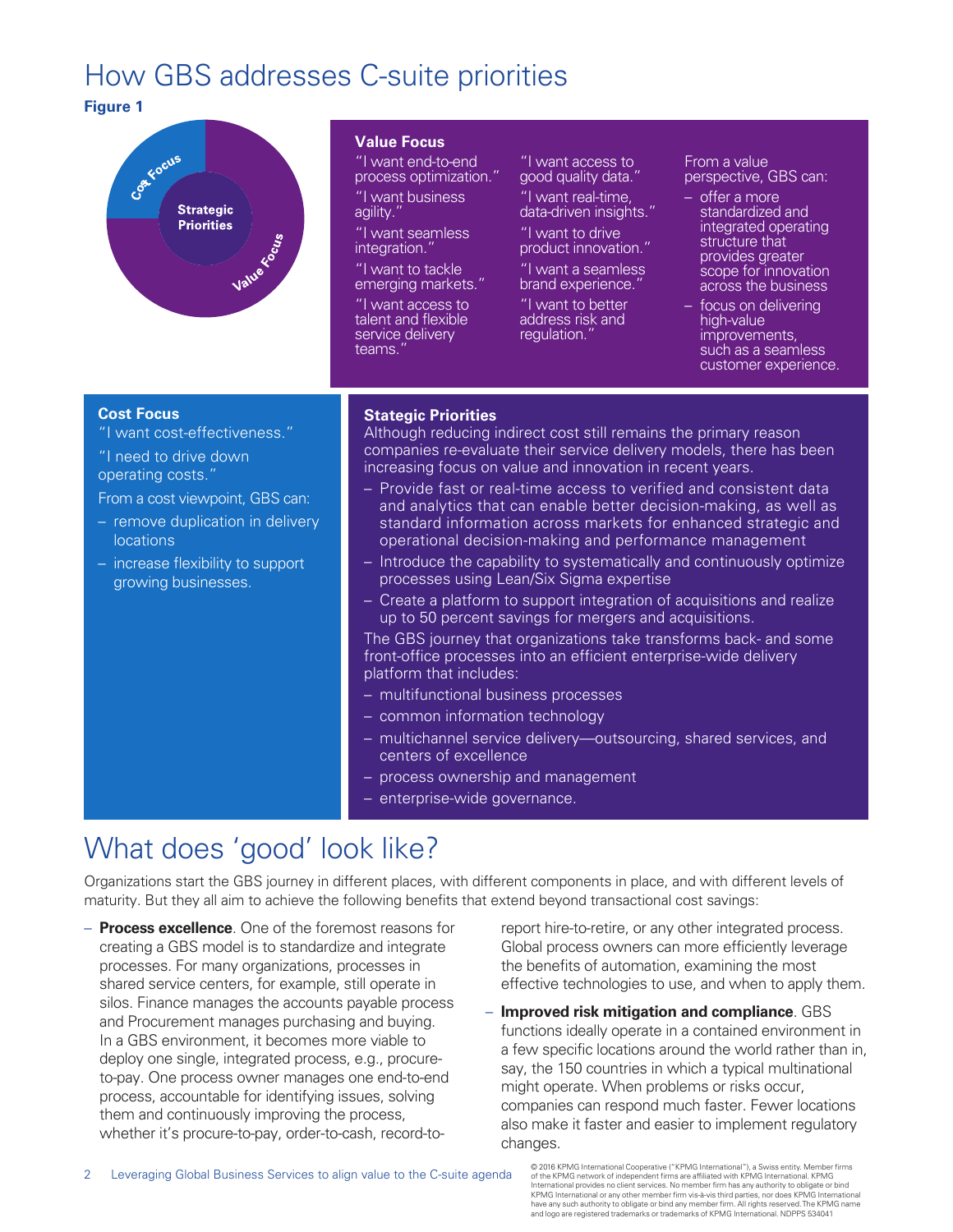- **Sophisticated data and analytics**. Integrated processes provide end-to-end data, which can provide valuable insight to the business. In a procure-to-pay environment, for example, data can show which product or service provider is or isn't providing high quality and following payment norms. Analytics can track process breakdowns, identify missing process controls, and report back to business owners.
- **An internal repository of high-quality talent**. GBS environments can provide enhanced career paths if they support end-to-end processes rather than just the low-end transactions handled by traditional shared service centers. The data that GBS generates influences business outcomes and requires professionals to analyze it. With enhanced skills, knowledge and education, today's data entry person can become tomorrow's data analyst, working inside a GBS location, or sourced to other business functions to provide services.
- **Increased effectiveness and ability to scale**. If executed optimally, the GBS model is not only efficient, but it is also effective. Having control of an entire process—such as integrating acquisitions smoothly and quickly—means organizations can respond faster. Companies that make acquisitions every six to nine months, for example, benefit from adaptive GBS functions that are flexible enough to grow by 20 to 30 percent to accommodate new processes, people, and systems.
- **Consistent customer experience**. Companies operating at higher levels of GBS maturity have a stronger commercial orientation for shared services

and outsourcing efforts. They think and operate like an independent business accountable to internal and external customers. They constantly strive for a better customer experience and higher customer satisfaction. They use service management principles, such as trouble tickets, to track issues and drive a consistent experience. Objective measurements like net promoter scores aim to improve customer experience and satisfaction and deliver greater value.

- **Enhanced collaboration**. End-to-end processes deliver better business outcomes but also require a great deal more collaboration. For example, the employee onboarding process in a GBS model aims to improve the overall experience, not just ensure that an employee's email is set up correctly. Newhire satisfaction occurs when the entire process works—everything from getting the ID picture taken and badge issued to obtaining security clearance and a computer and getting email set up. All these processes require collaboration and coordination among multiple functions.
- **Consistent brand experience**. The most successful GBS organizations mirror the brand experience of their companies. For example, one global consumer packaged goods company that focuses on giving consumers added value aims to treat its internal customers in a similar manner. Analysts in its CIO office are dispatched throughout the company to help with business solutions. Overall service levels have improved from 80 percent to 97 percent.

## KPMG's GBS framework is optimized and enabled by 10 dimensions



promoting understanding, buy-in, and ownership

© 2016 KPMG International Cooperative ("KPMG International"), a Swiss entity. Member firms of the KPMG network of independent firms are affiliated with KPMG International. KPMG International provides no client services. No member firm has any authority to obligate or bind KPMG International or any other member firm vis-à-vis third parties, nor does KPMG International have any such authority to obligate or bind any member firm. All rights reserved. The KPMG name and logo are registered trademarks or trademarks of KPMG International. NDPPS 534041